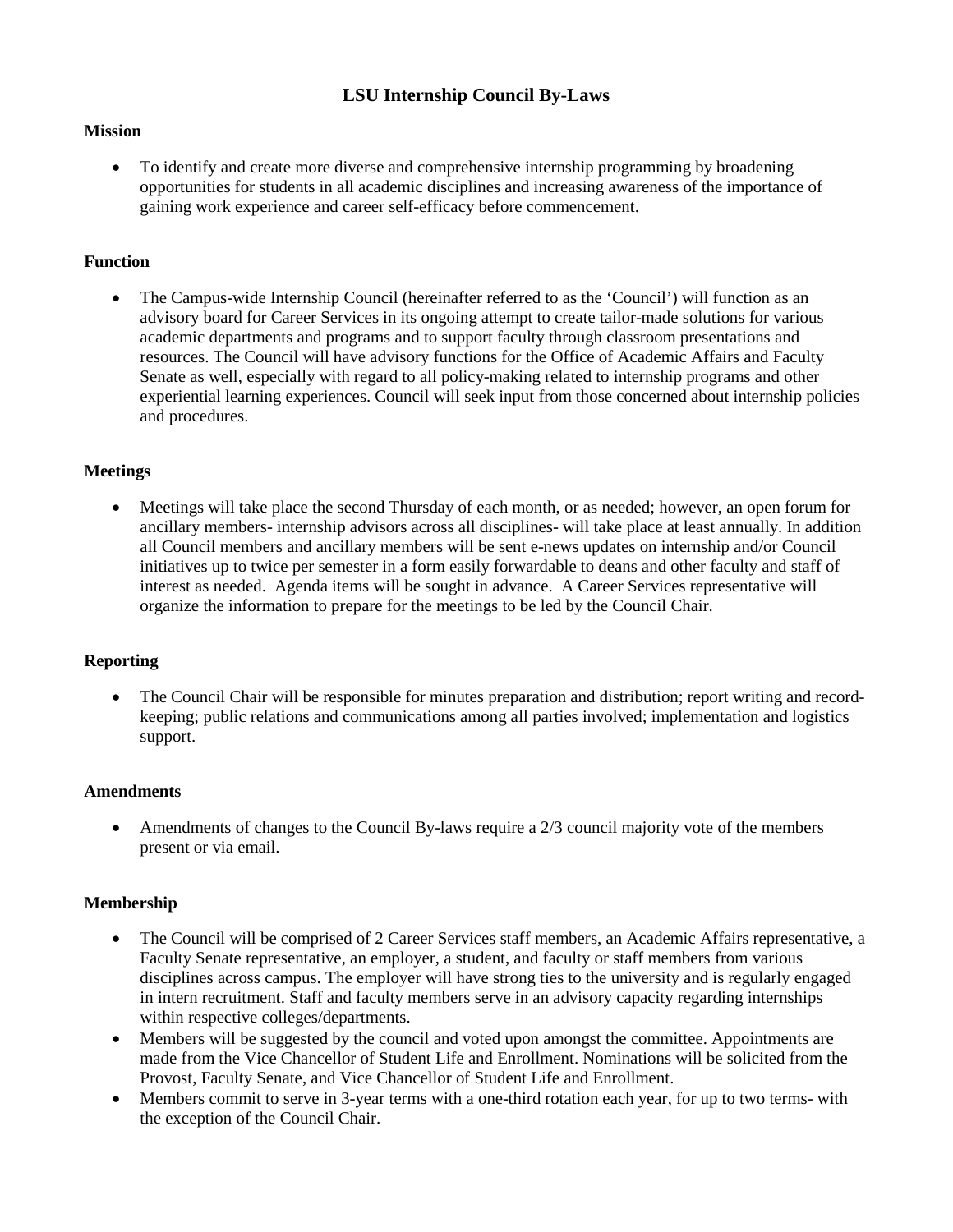### **Officers**

- To ensure continuity of purpose and to provide management of the council, one of the Career Services representatives will serve as Chair.
- The chair will be permanent and will be appointed by the Vice Chancellor of Student Life and Enrollment who may seek input from the Council at his/her discretion.

*Last updated August 2013*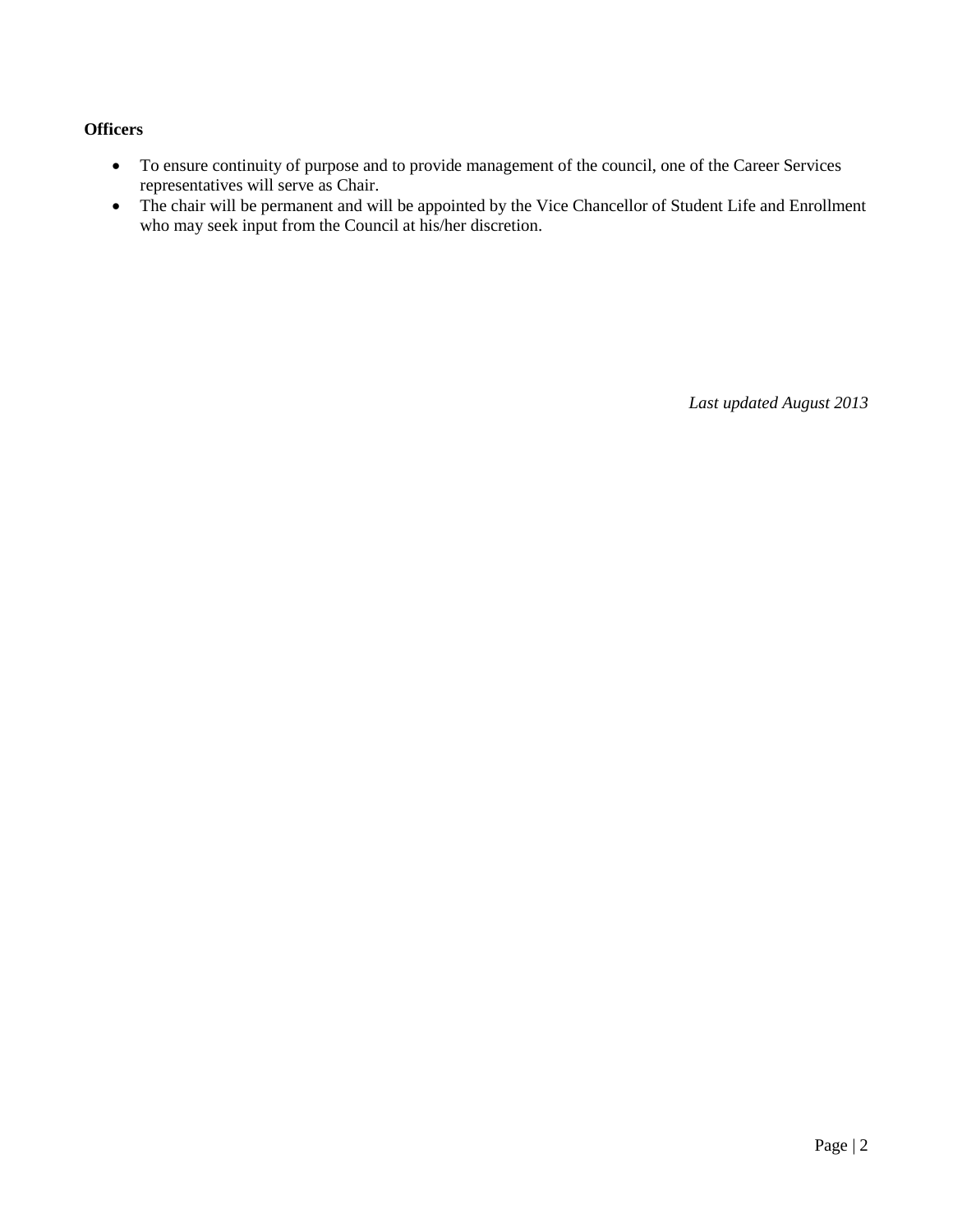### **Nomenclature: Experiential Learning – Defined**

*\*= Experiential Learning Credit Qualifiers*

Note: As experiential learning can be defined as gaining knowledge for a subject through experience, experiential education will be substituted and used in the same context for the remainder of this document.

#### **Experiential Education**

Experiential education provides the philosophical basis for many educational programs and practices, including cooperative education; experiential education involves learners in constructing knowledge and meaning as they actively participate in the world around them, typically in environments outside a traditional classroom.

According to the Association for Experiential Education (AEE), experiential education is "a philosophy and methodology in which educators purposefully engage with learners in direct experience and focused reflection in order to increase knowledge, develop skills and clarify values."

#### **Internship**

Internships are a form of experiential learning that integrates knowledge and theory learned in the classroom with practical application and skills development in a professional setting. Internships give students the opportunity to gain valuable applied experience and make connections in professional fields they are considering for career paths. Internships also give employers the opportunity to guide and evaluate students.

Internships are typically one-time work or service experiences related to a student's major or career goal. The internship plan generally involves a student working in a professional setting under the supervision and monitoring of practicing professionals. Internships can be paid or unpaid and the student may or may not receive academic credit for performing the internship.

### **Co-op**

Cooperative education provides students with multiple periods of work in which the work is related to the student's major or career goal. The typical program plan is for a student to alternate terms of full-time classroom study with terms of full-time, discipline-related employment. Since program participation involves multiple work terms, the typical participant will work two or more work terms, thus gaining a year or more of career-related work experience before graduation. Virtually all co-op positions are paid and the vast majority involves some form of academic credit.

During the co-op experience students will receive ongoing advising and the co-op will be structured to meet the student's academic and/or career goals. Co-op experience usually is included on a student's transcript in addition to being awarded 3, 6, 9, or 12 credits for its completion.

### **Practicum**

A practicum is generally a one-time work or service experience done by a student as part of an academic class. Some practicums offer pay, but many don't. Almost all are done for academic credit. A practicum experience provides students with an opportunity to apply classroom learning in a workplace environment. Students utilize skills learned throughout their academic curriculum, such as: communication, interpersonal, analytical, and research skills. Students have an opportunity to bring classroom learning to the workplace (i.e. bring classroom learning and new methods/theories current in the field). Students work closely with a faculty member in designing and completing the practicum and academic credit is awarded upon its completion.